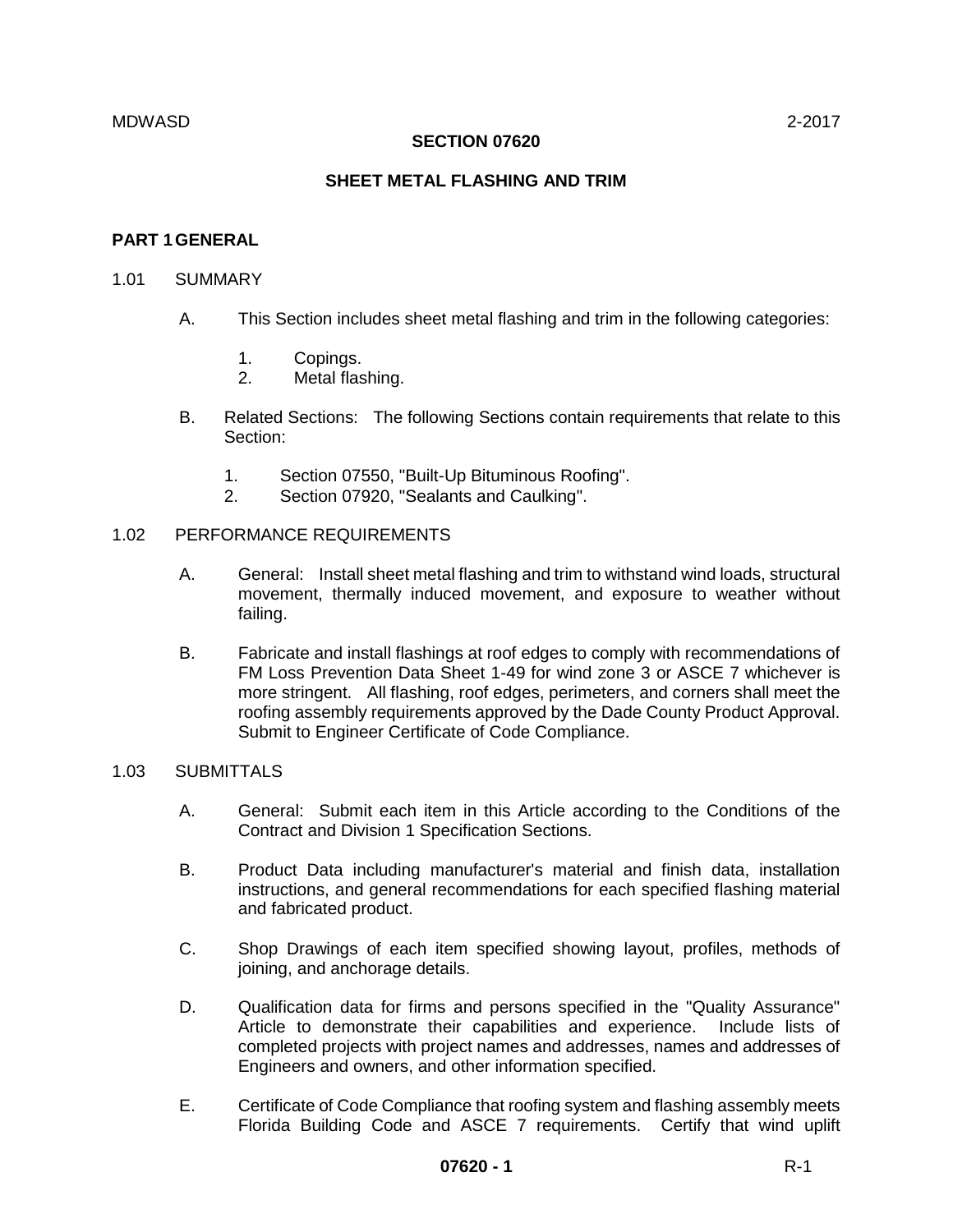requirements have been met for the design height and assembly.

## 1.04 QUALITY ASSURANCE

- A. Installer Qualifications: Engage an experience Installer who has completed sheet metal flashing and trim work similar in material, design, and extent to that indicated for this Project and with a record of successful in-service performance.
- B. For 20 year roofing system guarantee see section on Build-up Bituminous Roofing.

#### 1.05 PROJECT CONDITIONS

A. Coordinate Work of this Section with interfacing and adjoining Work for proper sequencing of each installation. Ensure best possible weather resistance, durability of Work, and protection of materials and finishes.

#### **PART 2 PRODUCTS**

- 2.01 METALS
	- A. Stainless Steel: 24 gauge, type 304, 2B, ASTM A-240, and cleats shall be 22 gauge.
- 2.02 COUNTERFLASHING
	- A. General: Units of type, material, and profile indicated, formed to provide secure interlocking of separate reglet and counterflashing pieces and compatible with flashing indicated.
	- B. Flexible Flashing Retainer: Provide resilient plastic or rubber accessory to secure flexible flashing in reglet where clearance does not permit use of standard metal counterflashing or where Plans show coping without metal counterflashing.
	- C. Counterflashing Wind-Restraint Clips: Provide clips to be installed before counterflashing to prevent wind uplift of the counterflashing lower edge.
		- 1. Material: 24 gauge, type 304, 2B, ASTM A-240.
	- D. Available Manufacturers: Subject to compliance with requirements, manufacturers offering products that may be incorporated in the Work include, but are not limited to, the following:
		- 1. Fry Reglet Corporation.
		- 2. Hickman: W.P. Hickman Co.
		- 3. Keystone Flashing Company.
		- 4. MM Systems Corporation, ART Architectural Roof Edge Technologies.

## 2.03 MISCELLANEOUS MATERIALS AND ACCESSORIES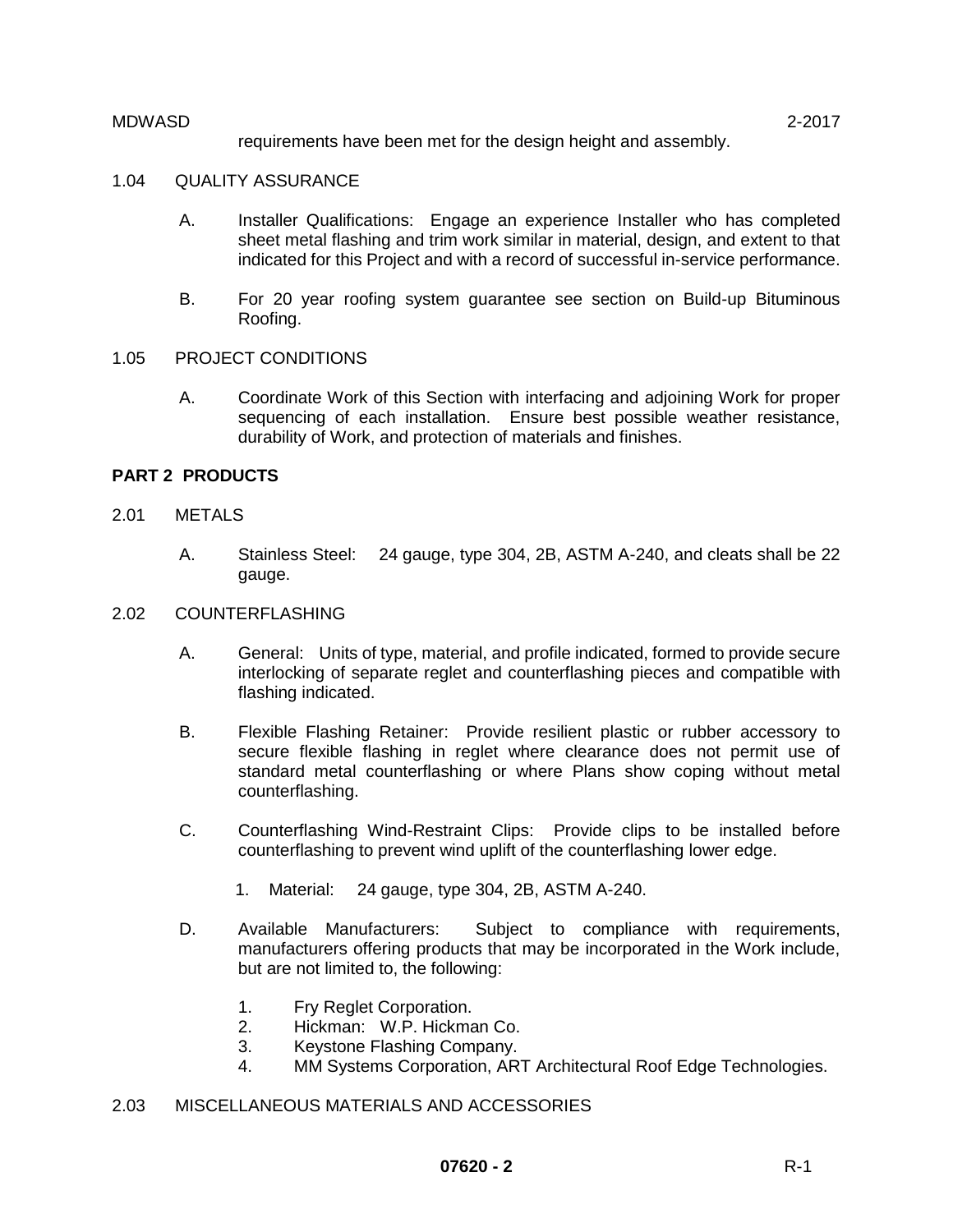- A. Solder: ASTM B 32, 50% Tin-50% Tin Silver ASTM 96.5TS.
- B. Foam Tape: Closed cell foam, PSA on one side, 1/4" or 3/8" x 1" wide, ASTM D 1056.
- C. Sealant: Single part urethane, ASTM C 920.
- D. Fasteners: Same metal as sheet metal flashing or other noncorrosive metal as recommended by sheet metal manufacturer. Match finish of exposed heads with material being fastened.
- E. Asphalt Mastic: SSPC-Paint 12, solvent-type asphalt mastic, nominally free of sulfur and containing no asbestos fibers, compounded for 15-mil (0.4-mm) dry film thickness per coat.
- F. Mastic Sealant: Polyisobutylene; nonhardening, nonskinning, nondrying, nonmigrating sealant.
- G. Elastomeric Sealant: Generic type recommended by sheet metal manufacturer and fabricator of components being sealed and complying with requirements for joint sealants as specified in Division 7 Section "Joint Sealants."
- H. Adhesives: Type recommended by flashing sheet metal manufacturer for waterproof and weather-resistant seaming and adhesive application of flashing sheet metal.
- I. Paper Slip Sheet: 5-lb/square (0.244 kg/sq. m) red rosin, sized building paper conforming to FS UU-B-790, Type I, Style 1b.
- J. Polyethylene Underlayment: ASTM D 4397, minimum 6-mil- (0.15-mm-) thick black polyethylene film, resistant to decay when tested according to ASTM E 154.
- K. Metal Accessories: Provide sheet metal clips, straps, anchoring devices, and similar accessory units as required for installation of Work, matching or compatible with material being installed; noncorrosive; size and thickness required for performance.
- L. Roofing Cement: ASTM D 4586, Type I, asbestos free, asphalt based.

#### 2.04 FABRICATION, GENERAL

- A. Sheet Metal Fabrication Standard: Fabricate sheet metal flashing and trim to comply with recommendations of SMACNA's "Architectural Sheet Metal Manual" that apply to the design, dimensions, metal, and other characteristics of the item indicated.
- B. Comply with details shown to fabricate sheet metal flashing that fit substrates and result in waterproof and weather-resistant performance once installed. Verify shapes and dimensions of surfaces to be covered before fabricating sheet metal.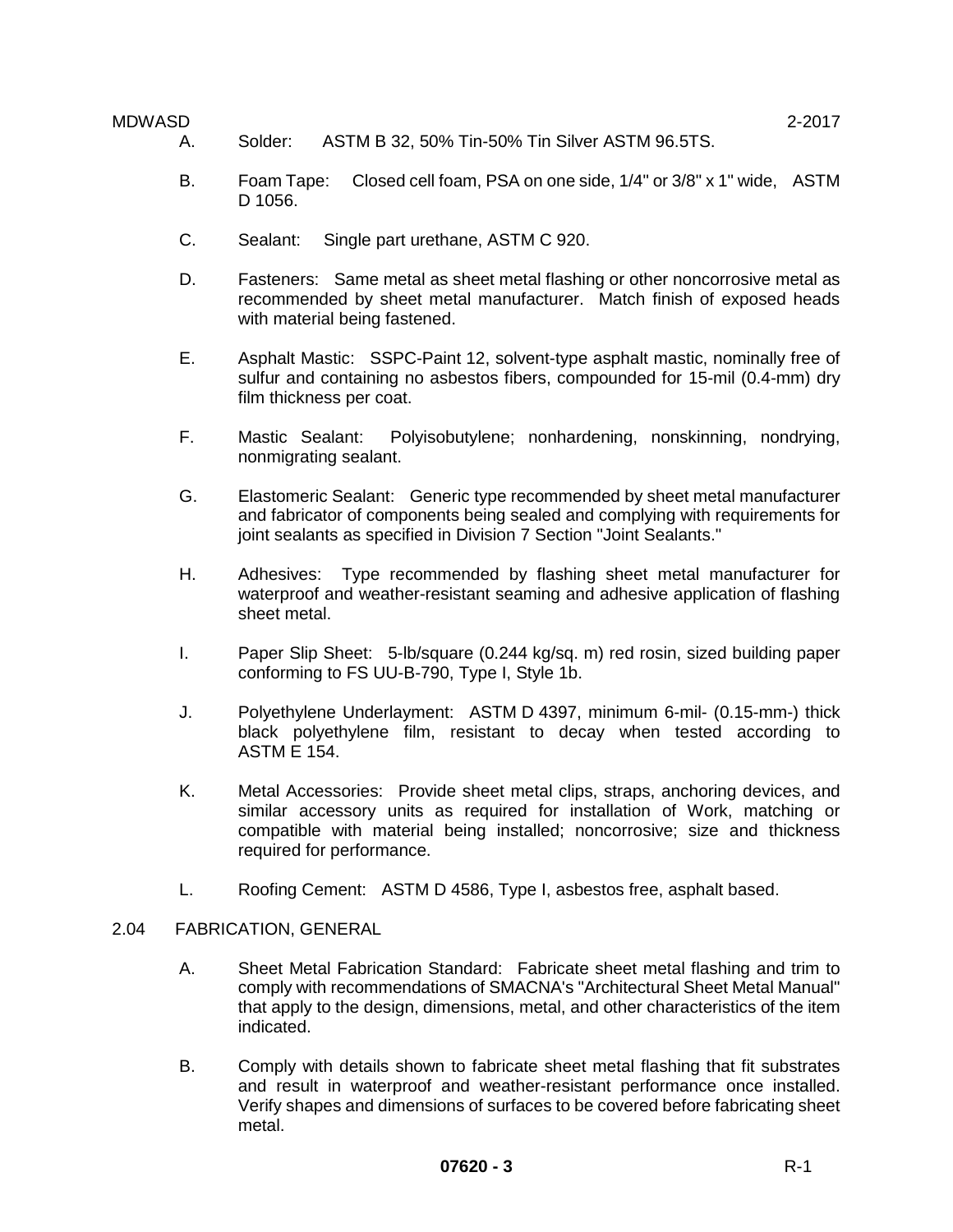- C. Form exposed sheet metal Work that is without excessive oil canning, buckling, and tool marks and that is true to line and levels indicated, with exposed edges folded back to form hems.
- D. Seams: Fabricate nonmoving seams in sheet metal with flat-lock seams. Tin edges to be seamed, form seams, and solder.
- E. Expansion Provisions: Space movement joints at maximum of 10 feet (3 m) with no joints allowed within 24 inches (610 mm) of corner or intersection. Where lapped or bayonet-type expansion provisions in Work cannot be used or would not be sufficiently weatherproof and waterproof, form expansion joints of intermeshing hooked flanges, not less than 1 inch (25 mm) deep, filled with mastic sealant (concealed within joints).
- F. Sealed Joints: Form nonexpansion, but movable, joints in metal to accommodate elastomeric sealant to comply with SMACNA standards.
- G. Separate metal from noncompatible metal or corrosive substrates by coating concealed surfaces at locations of contact with asphalt mastic or other permanent separation as recommended by manufacturer.
- H. Conceal fasteners and expansion provisions where possible. Exposed fasteners are not allowed on faces of sheet metal exposed to public view.
- I. Fabricate attachment devices from same material as sheet metal component being anchored or from compatible, noncorrosive metal recommended by sheet metal manufacturer.
	- 1. Size: As recommended by SMACNA manual or sheet metal manufacturer for application but never less than thickness of metal being secured.

## 2.05 SHEET METAL FABRICATIONS

- A. General: Fabricate sheet metal items in thickness or weight needed to comply with performance requirements but not less than that listed below for each application and metal.
- B. Provide all accessories or other items essential to completion of sheet metal installation of same kind of material as item to which applied. Nails, screws and bolts shall be of type and of a composition that is compatible with metal which it will contact. System specified above shall be installed as recommended by manufacturer and as detailed. Use factory formed interior and exterior corners.
- C. Metal Flashing for bases and curbs:
	- 1. Fabricate from flat sheet to detail and extend vertical down over base flashing a minimum of 4".
	- 2. Extend over top of curbs and set in plastic cement and mechanically attach at 3" o.c.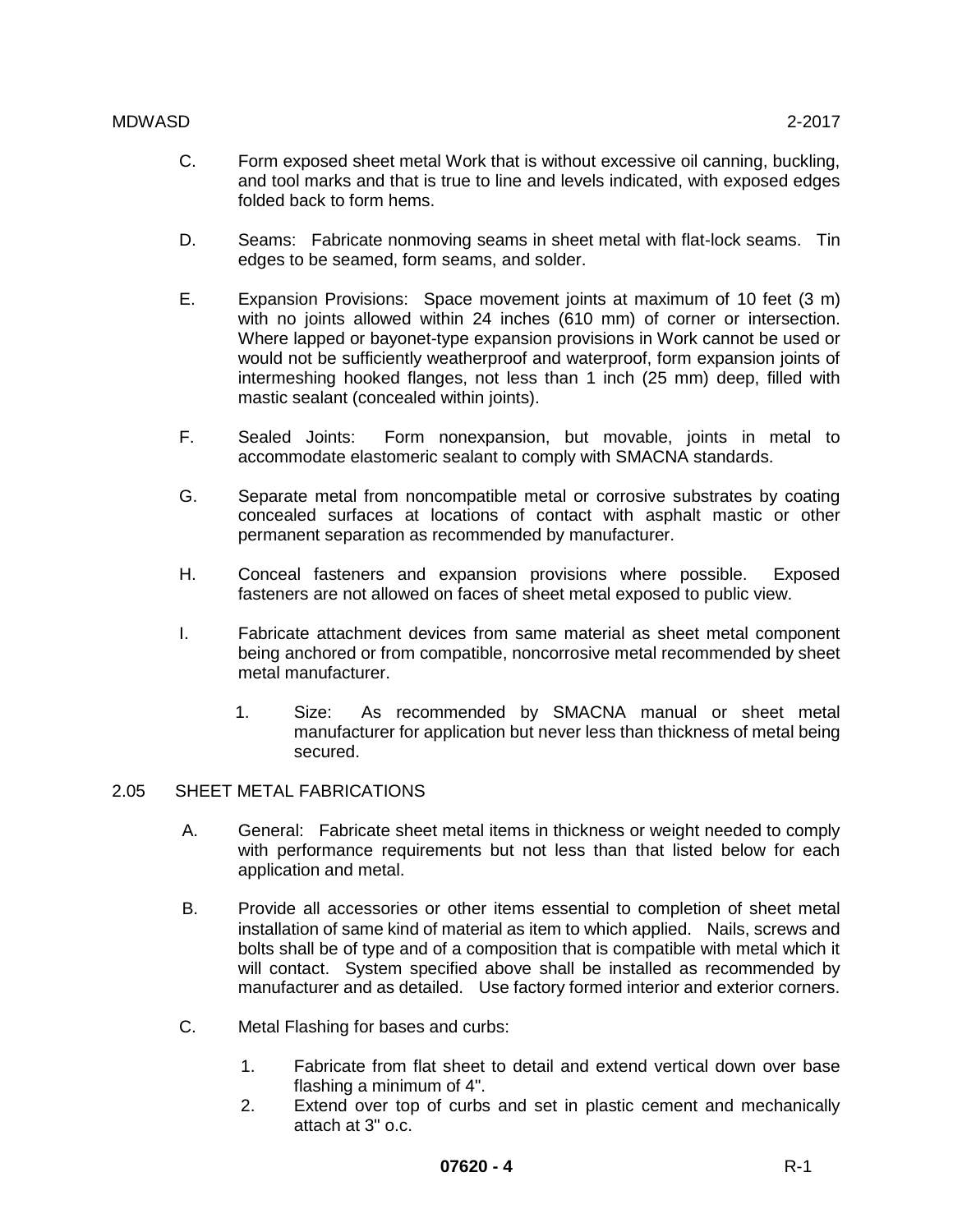- MDWASD 2-2017 3. Where bolted connections puncture flashing provide 4 pound sheet lead washers, 2" larger than bolt holes.
	- D. Downspouts and scuppers:
		- 1. Provide 24 gauge, type 304, 2B, ASTM A-240, size and shape detailed.
		- 2. Fabricate downspouts to size noted shown on Drawings in 8' to 10' lengths. Telescope vertical joints 2" and lock longitudinal joints. Fasten to walls/ columns with heavy straps or clamps equally spaced 6' apart maximum .
		- 3. Fit downspout into iron boots or drain pipes where indicated. Caulk and cement joints neatly.
		- 4. Close tops of downspouts heads with removable  $\frac{1}{2}$ " mesh aluminum wire screens cups.
	- E. Fabricate gutters from the following material unless otherwise allowed:
		- 1. Aluminum: 0.0320 inch (0.8 mm) thick.
		- 2. Stainless Steel: 0.0156 inch (0.4 mm) thick.
	- F. Pitch pans shall be permitted only as a measure of last resort and at locations where the Engineer's written approval has been granted.
	- G. Fabrication of flashings for pipes, conduits, and other round items penetrating, resting, on or anchored the roof which allows a tubular flashing to be slipped over:
		- 1. Form tubular flashing sleeve no less than 9 inches high and of proper diameter to provide 1/8 inch minimum - 1/4 inch maximum clearance from pipe or conduit.
		- 2. Fabricate square flashing plate to a size 7-1/2 inch larger than protrusion. Punch hole of appropriate size in center and extrude surrounding material upward 1/4 inch, providing a continuous vertical soldering flange and solder 9 inch high tubular flashing sleeve. Cut 1" minimum radius on flashing plate corners.
		- 3. Fabricate counter flashing 5 inches high with a diameter ½ inch larger than pipe or conduit.
		- 4. Provide a conical sealant cover, sloped outward and downward at 30 degrees to 45 degrees from the horizontal plane with an inside diameter equal to pipe or conduit size and an outside diameter 1 to 2 inches larger.
		- 5. Shop solder all seams watertight.
		- 6. Provide standard accessory sealant cover.
		- 7. Provide Model P/S or C/S as manufactured by SBC Industries, North Miami, Fl. or equal.
		- 8. Install stainless steel vent flashings as manufactured by SBC or equal.
		- 9. Stainless Steel: 26 gauge, type 304, 2B, ASTM A-240.
	- H. Workmanship Metals:
		- 1. All joints neatly constructed: Items properly and substantially secured and made completely watertight using best possible materials, methods,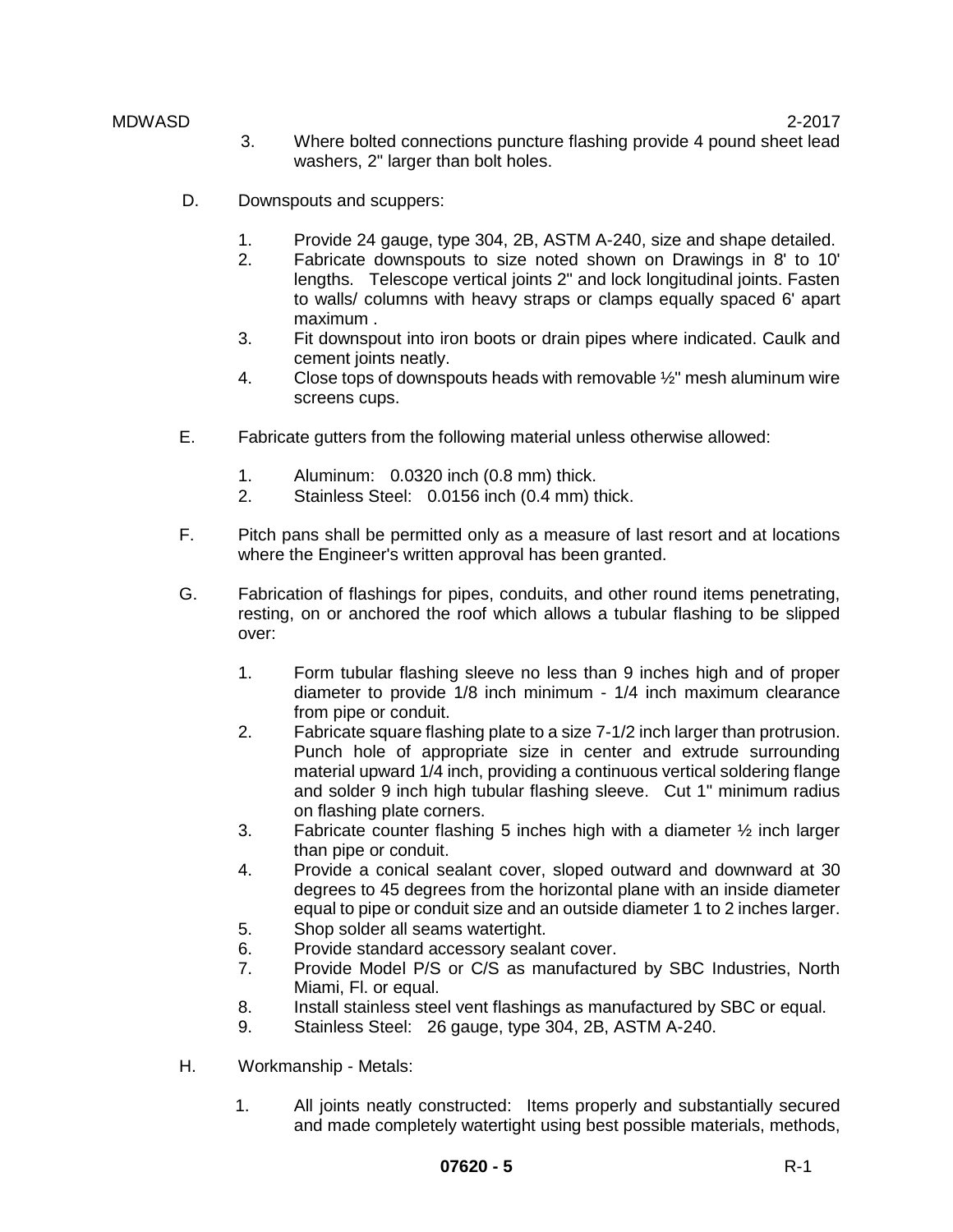and workmanship.

- I. Counterflashing: Fabricate from the following material:
	- 1. Provide 24 gauge, type 304, 2B, ASTM A-240.047 clear anodized aluminum.
- J. Eave Flashing: Fabricate from the following material:
	- 1. Provide 24 gauge, type 304, 2B, ASTM A-240.
- K. Coping:
	- 1. Provide 24 gauge, type 304, 2B, ASTM A-240, in lengths no longer than 10 feet. Provide fasteners as recommended by the manufacturer.
- L. Sheet metal, flashing and counter-flashing:
	- 1. Roof flashing: Provide 24 gauge, type 304, 2B, ASTM A-240 roof flashing.

## **PART 3EXECUTION**

- 3.01 EXAMINATION
	- A. Examine substrates and conditions under which sheet metal flashing and trim are to be installed and verify that Work may properly commence. Do not proceed with installation until unsatisfactory conditions have been corrected.

## 3.02 INSTALLATION

- A. General: Unless otherwise indicated, install sheet metal flashing and trim to comply with performance requirements, manufacturer's installation instructions, and SMACNA's "Architectural Sheet Metal Manual." Anchor units of Work securely in place by methods indicated, providing for thermal expansion of metal units; conceal fasteners where possible, and set units true to line and level as indicated. Install Work with laps, joints, and seams that will be permanently watertight and weatherproof.
- B. Install exposed sheet metal Work that is without excessive oil canning, buckling, and tool marks and that is true to line and levels indicated, with exposed edges folded back to form hems. Install sheet metal flashing and trim to fit substrates and to result in waterproof and weather-resistant performance. Verify shapes and dimensions of surfaces to be covered before fabricating sheet metal.
- C. Roof-Edge Flashings: Secure metal flashings at roof edges according to FM, ASCE 7, and the Roofing Assembly as approved by Dade County Product Approval.
- D. Parapet Coping and Counter-Flashing Systems: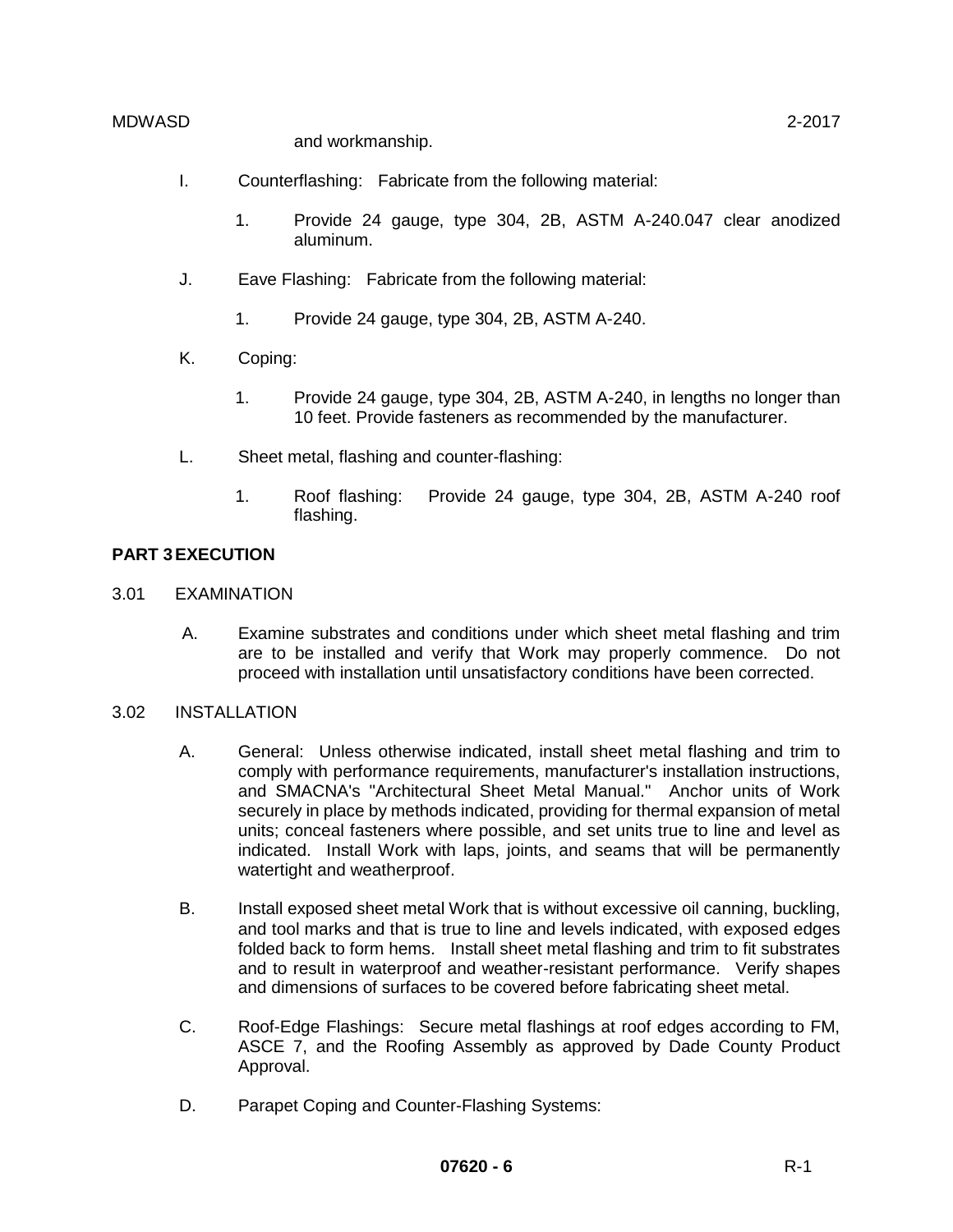- 1. Install counter-flashing and coping systems according to roof details shown on Plans, unless revision is authorized by the Engineer.
- 2. Make Provisions for metal work to expand and contract without losing watertight fit.
- E. Expansion Provisions: Provide for thermal expansion of exposed sheet metal Work. Space movement joints at maximum of 10 feet (3 m) with no joints allowed within 24 inches (610 mm) of corner or intersection. Where lapped or bayonet-type expansion provisions in Work cannot be used or would not be sufficiently weatherproof and waterproof, form expansion joints of intermeshing hooked flanges, not less than 1 inch (25 mm) deep, filled with mastic sealant (concealed within joints).
- F. Soldered Joints: Clean surfaces to be soldered, removing oils and foreign matter. Pre-tin edges of sheets to be soldered to a width of 1-1/2 inches (38 mm), except where pretinned surface would show in finished Work.
	- 1. Do not use torches for soldering. Heat surfaces to receive solder and flow solder into joint. Fill joint completely. Completely remove flux and spatter from exposed surfaces.
- G. Sealed Joints: Form nonexpansion, but movable, joints in metal to accommodate elastomeric sealant to comply with SMACNA standards. Fill joint with sealant and form metal to completely conceal sealant.
	- 1. Use joint adhesive for nonmoving joints specified not to be soldered.
- H. Seams: Fabricate nonmoving seams in sheet metal with flat-lock seams. Tin edges to be seamed, form seams, and solder.
- I. Separations: Separate metal from noncompatible metal or corrosive substrates by coating concealed surfaces, at locations of contact, with asphalt mastic or other permanent separation as recommended by manufacturer.
	- 1. Underlayment: Where installing stainless steel directly on cementitious or wood substrates, install a slip sheet of red-rosin paper and a course of polyethylene underlayment.
	- 2. Bed flanges of Work in a thick coat of roofing cement where required for waterproof performance.
- J. Counterflashings: Coordinate installation of counterflashings with installation of assemblies to be protected by counterflashing. Install counterflashings in reglets or receivers. Secure in a waterproof manner by means of snap-in installation and sealant, lead wedges and sealant, interlocking folded seam, or blind rivets and sealant. Lap counterflashing joints a minimum of 2 inches (50 mm) and bed with sealant.
- K. Roof-Penetration Flashing: Coordinate roof-penetration flashing installation with roofing and installation of items penetrating roof. Seal and clamp flashing to pipes penetrating roof.